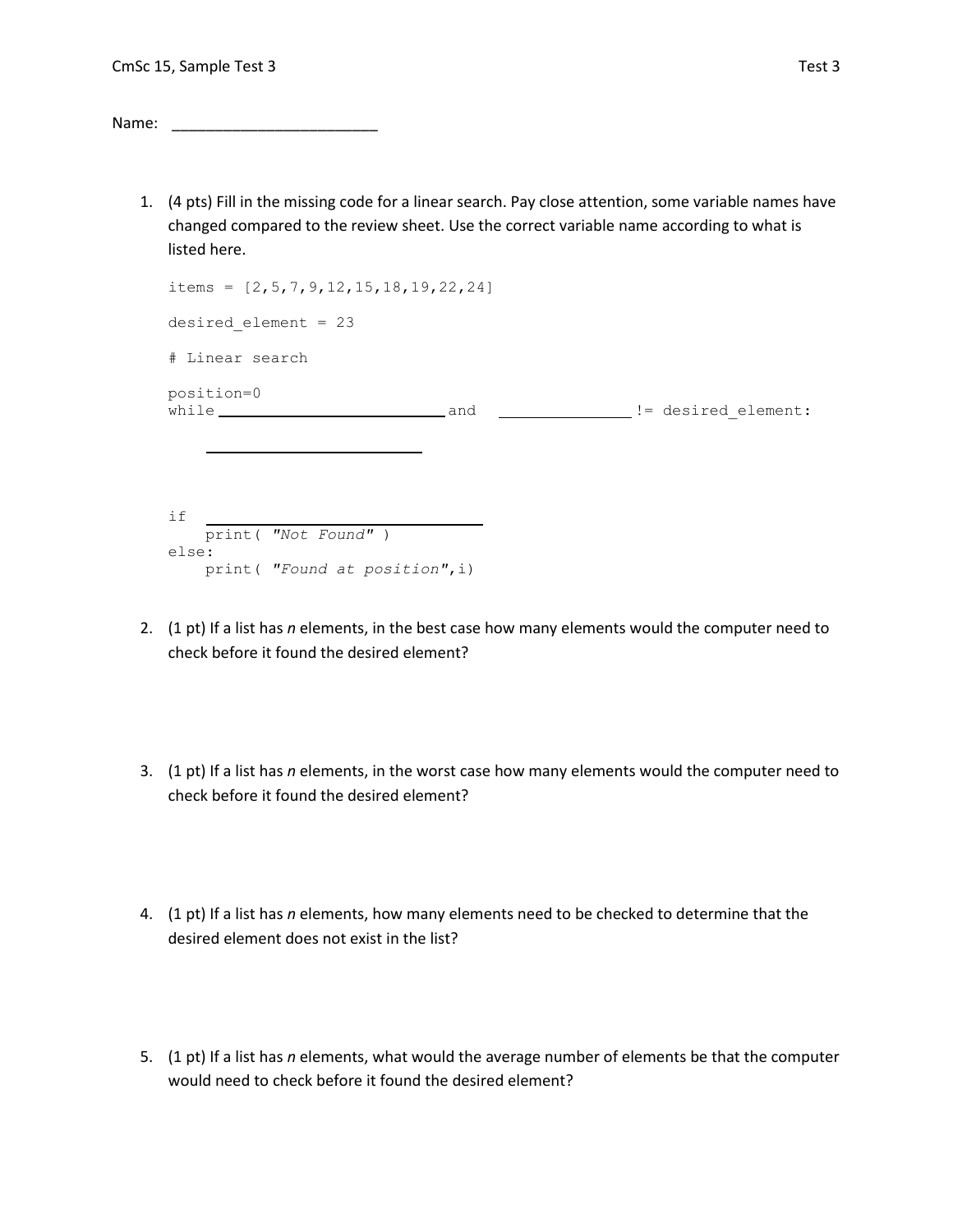6. (5 pts) Fill in the missing code for a binary search:

```
# Binary search
number_list = [2,5,7,9,12,15,18,19,22,24]
desired_element = 23
lower bound = 0upper bound = \fbox{10cm}found = Falsewhile \qquad \qquad and found == False:
   middlepos = (int) ( \qquad \qquad )
    if 
       lower bound = middle post1 elif 
       upper bound = middle pos else:
       found = True
if found:
   print( "Found at position",middle_pos)
else:
    print( "Not found." )
```
7. (1 pt) If a list has *n* elements, in the worst case how many elements would the computer need to check before it found the desired element?

8. (1 pt) Under what circumstances would a linear search work well, but a binary search would not work at all?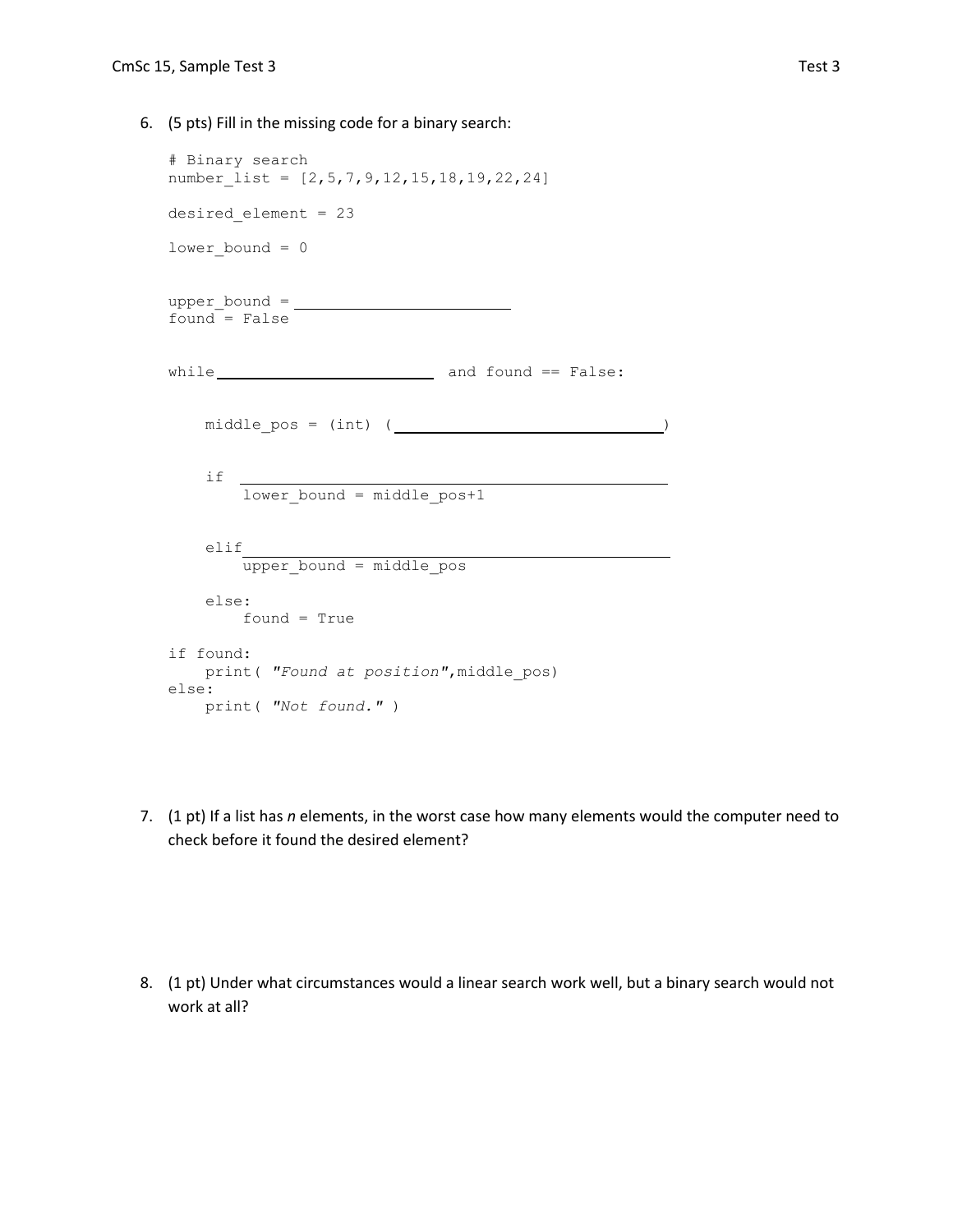Given the following grid of numbers:

|                         | 0  | $\mathbf 1$    | $\overline{2}$ | $\mathsf 3$ | 4            |
|-------------------------|----|----------------|----------------|-------------|--------------|
| 0                       | 0) | $\overline{0}$ | 0              | 0           | 0            |
| $\mathbf{1}$            | 0  | 0              | $\overline{O}$ | 0           | ıİ           |
| $\mathbf{L}$            | 0  | 1              | 01             | 0           | O            |
| $\overline{\mathbf{3}}$ | ΩI | 0              | 01             | 01          | $\mathsf{2}$ |
| 4                       | 01 | 0              | 01             | 0           |              |

9. (1 pt) Write the code that would print the cell that contains the number 1

10. (1 pt) Write code that would set the cell that contains a 2, to the number 3 instead.

11. (1 pt) Write code that would set each cell to the number 5.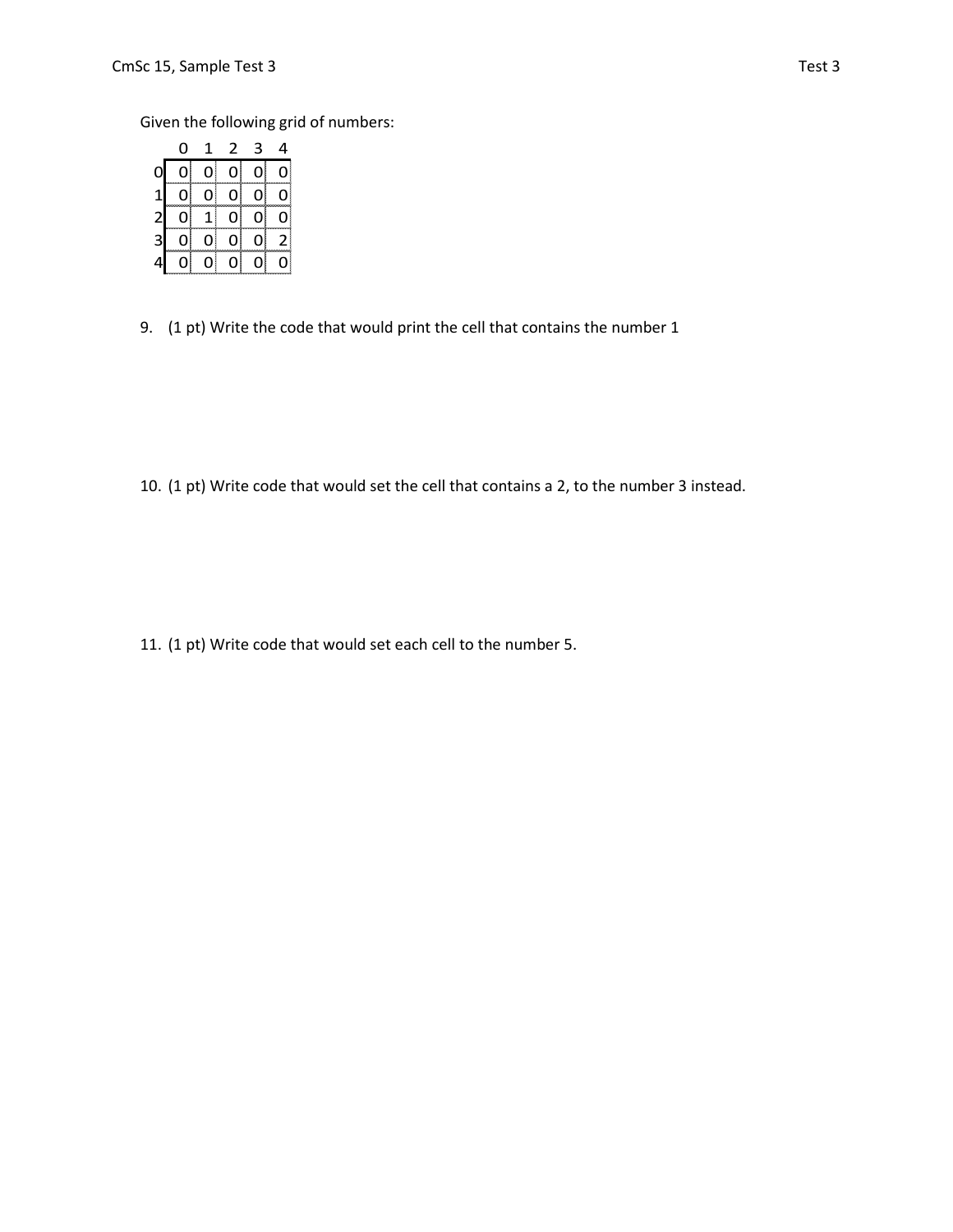12. (2 pts) Explain 2 points about the following line of code:

```
class Cat(Animal):
```
13. (2 pts) Explain 2 points about the following code:

```
 def __init__(self):
     Animal.__init__(self)
```
14. (1 pt) How does a programmer create his/her own library file in Python?

15. (3 pts) Write a function that takes two numbers and returns the largest.